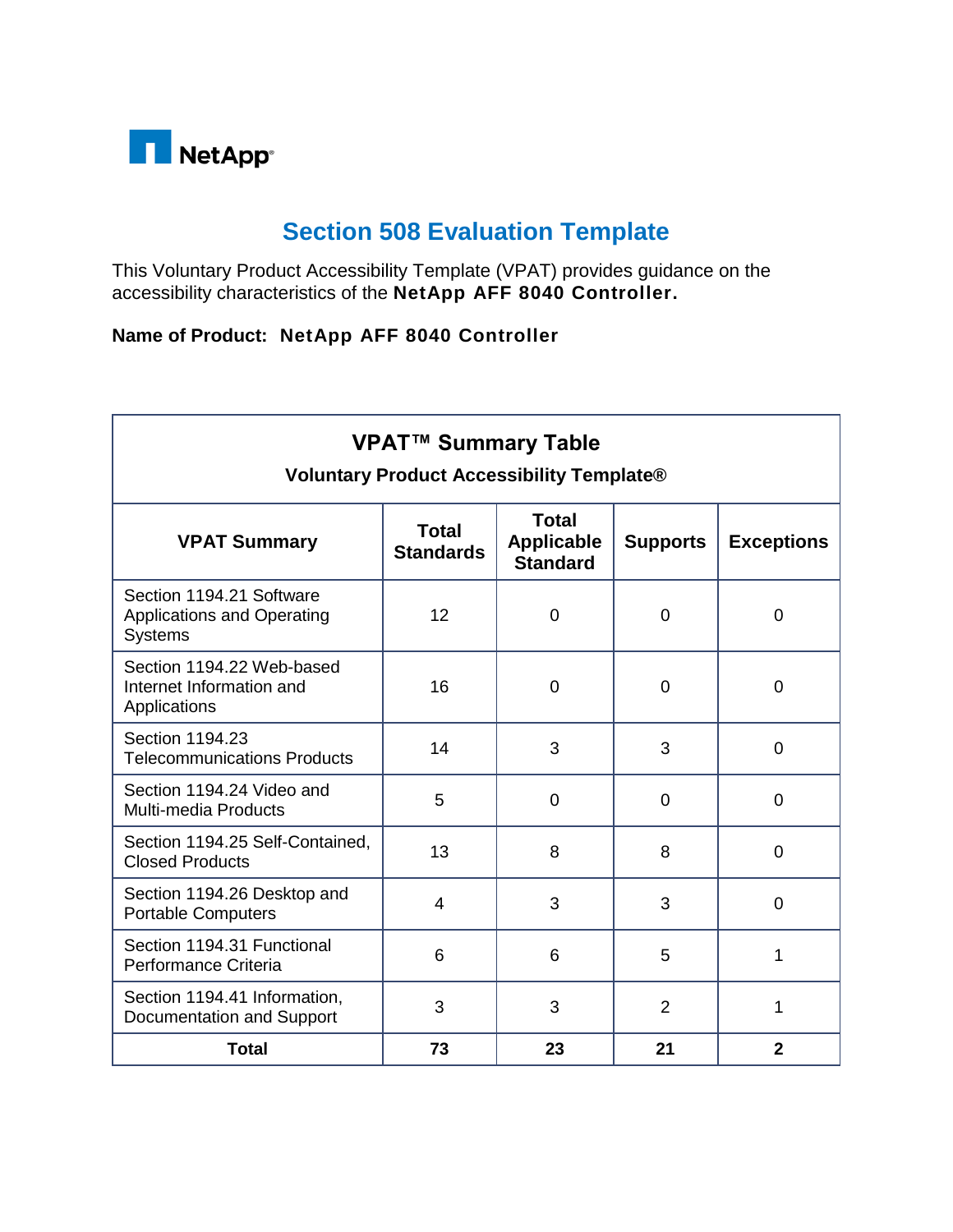

| Section 1194.21 Software Applications and Operating Systems -- Detail<br><b>VPAT™</b>                                                                                                                                                                                                                                                                                                                                                                                                                                                                                                                      |                                      |                                                       |  |
|------------------------------------------------------------------------------------------------------------------------------------------------------------------------------------------------------------------------------------------------------------------------------------------------------------------------------------------------------------------------------------------------------------------------------------------------------------------------------------------------------------------------------------------------------------------------------------------------------------|--------------------------------------|-------------------------------------------------------|--|
|                                                                                                                                                                                                                                                                                                                                                                                                                                                                                                                                                                                                            |                                      | Voluntary Product Accessibility Template <sup>®</sup> |  |
| <b>Criteria</b>                                                                                                                                                                                                                                                                                                                                                                                                                                                                                                                                                                                            | <b>Supporting</b><br><b>Features</b> | <b>Remarks and explanations</b>                       |  |
| (a) When software is designed<br>to run on a system that has a<br>keyboard, product functions<br>shall be executable from a<br>keyboard where the function<br>itself or the result of performing<br>a function can be discerned<br>textually.                                                                                                                                                                                                                                                                                                                                                              | <b>Not</b><br>Applicable             | These criteria do not apply to controllers.           |  |
| (b) Applications shall not disrupt<br>or disable activated features of<br>other products that are<br>identified as accessibility<br>features, where those features<br>are developed and documented<br>according to industry standards.<br>Applications also shall not<br>disrupt or disable activated<br>features of any operating<br>system that are identified as<br>accessibility features where the<br>application programming<br>interface for those accessibility<br>features has been documented<br>by the manufacturer of the<br>operating system and is<br>available to the product<br>developer. | <b>Not</b><br>Applicable             | These criteria do not apply to controllers.           |  |
| (c) A well-defined on-screen<br>indication of the current focus<br>shall be provided that moves<br>among interactive interface<br>elements as the input focus<br>changes. The focus shall be<br>programmatically exposed so<br>that Assistive Technology can<br>track focus and focus changes.                                                                                                                                                                                                                                                                                                             | <b>Not</b><br>Applicable             | These criteria do not apply to controllers.           |  |
| (d) Sufficient information about<br>a user interface element<br>including the identity, operation<br>and state of the element shall<br>be available to Assistive                                                                                                                                                                                                                                                                                                                                                                                                                                           | <b>Not</b><br>Applicable             | These criteria do not apply to controllers.           |  |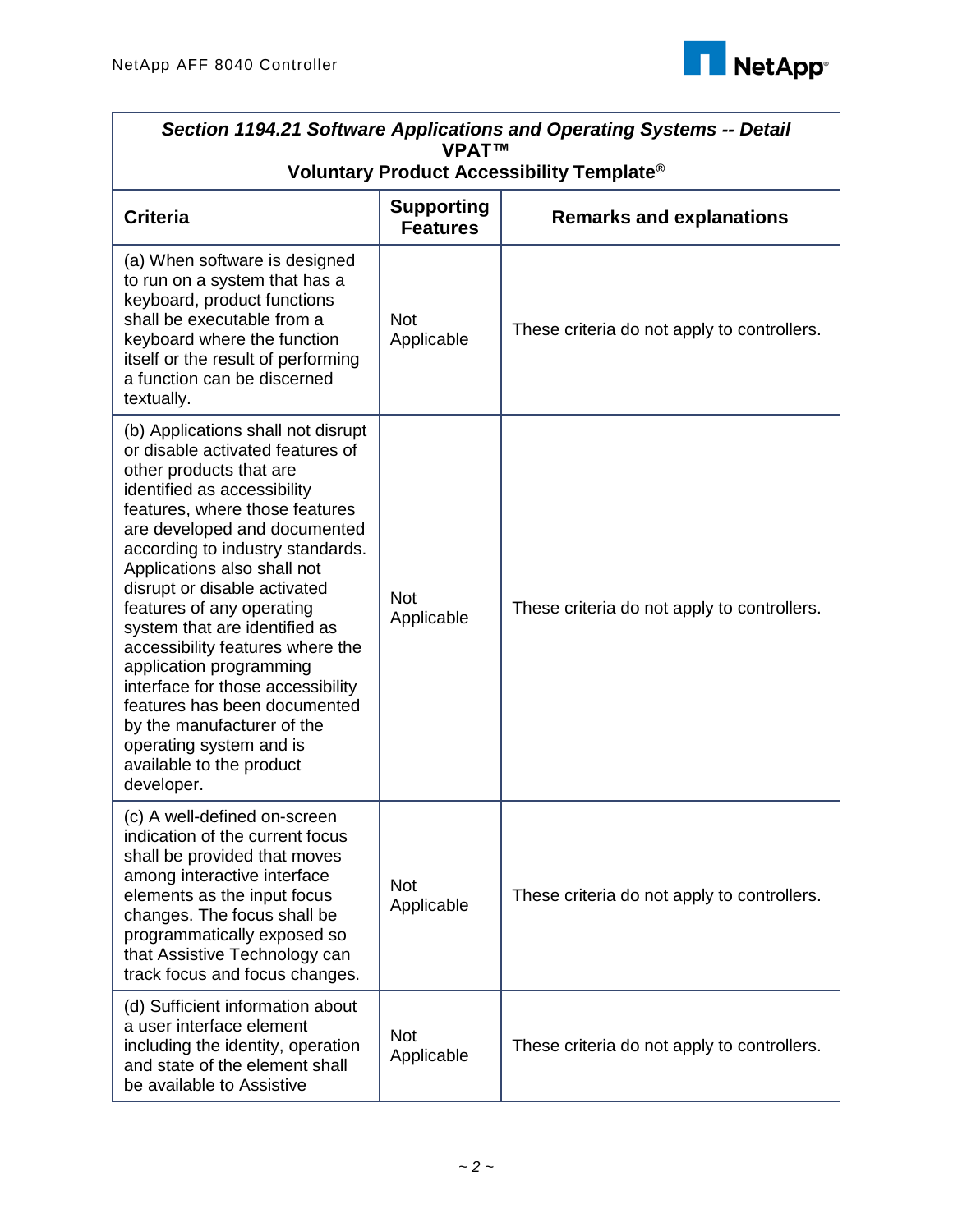

| Technology. When an image<br>represents a program element,<br>the information conveyed by the<br>image must also be available in<br>text.                                                                                                 |                          |                                             |
|-------------------------------------------------------------------------------------------------------------------------------------------------------------------------------------------------------------------------------------------|--------------------------|---------------------------------------------|
| (e) When bitmap images are<br>used to identify controls, status<br>indicators, or other<br>programmatic elements, the<br>meaning assigned to those<br>images shall be consistent<br>throughout an application's<br>performance.           | <b>Not</b><br>Applicable | These criteria do not apply to controllers. |
| (f) Textual information shall be<br>provided through operating<br>system functions for displaying<br>text. The minimum information<br>that shall be made available is<br>text content, text input caret<br>location, and text attributes. | <b>Not</b><br>Applicable | These criteria do not apply to controllers. |
| (g) Applications shall not<br>override user selected contrast<br>and color selections and other<br>individual display attributes.                                                                                                         | <b>Not</b><br>Applicable | These criteria do not apply to controllers. |
| (h) When animation is<br>displayed, the information shall<br>be displayable in at least one<br>non-animated presentation<br>mode at the option of the user.                                                                               | <b>Not</b><br>Applicable | These criteria do not apply to controllers. |
| (i) Color coding shall not be<br>used as the only means of<br>conveying information,<br>indicating an action, prompting<br>a response, or distinguishing a<br>visual element.                                                             | <b>Not</b><br>Applicable | These criteria do not apply to controllers. |
| (j) When a product permits a<br>user to adjust color and contrast<br>settings, a variety of color<br>selections capable of producing<br>a range of contrast levels shall<br>be provided.                                                  | <b>Not</b><br>Applicable | These criteria do not apply to controllers. |
| (k) Software shall not use<br>flashing or blinking text, objects,<br>or other elements having a flash<br>or blink frequency greater than<br>2 Hz and lower than 55 Hz.                                                                    | <b>Not</b><br>Applicable | These criteria do not apply to controllers. |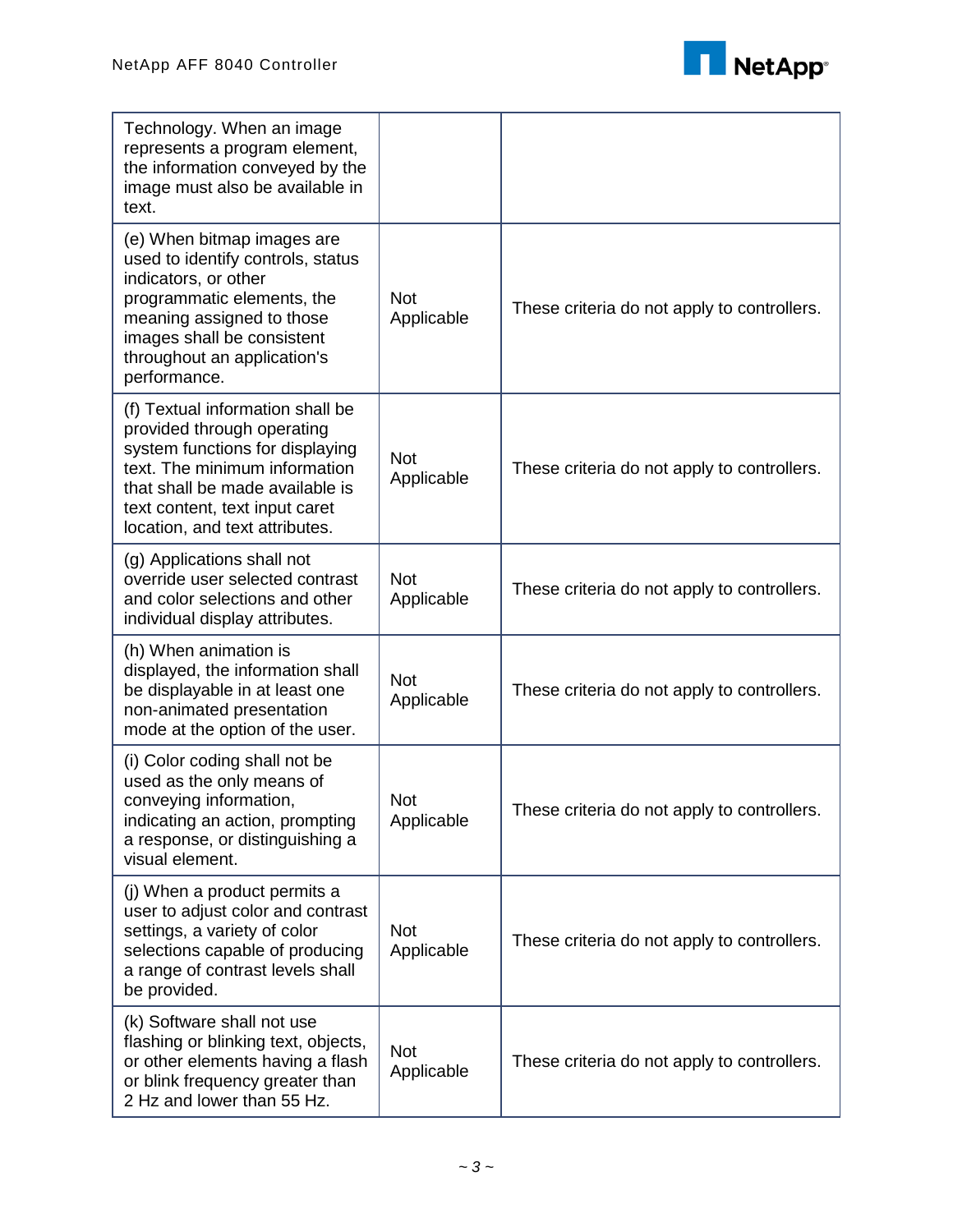

| (I) When electronic forms are<br>used, the form shall allow<br>people using Assistive<br>Technology to access the<br>information, field elements, and<br>functionality required for<br>completion and 57 submission<br>of the form, including all<br>directions and cues. | <b>Not</b><br>Applicable | These criteria do not apply to controllers. |
|---------------------------------------------------------------------------------------------------------------------------------------------------------------------------------------------------------------------------------------------------------------------------|--------------------------|---------------------------------------------|
|---------------------------------------------------------------------------------------------------------------------------------------------------------------------------------------------------------------------------------------------------------------------------|--------------------------|---------------------------------------------|

| Section 1194.22 Web-based Internet information and applications -- Detail<br><b>VPAT<sub>TM</sub></b><br>Voluntary Product Accessibility Template <sup>®</sup>               |                                      |                                             |  |
|------------------------------------------------------------------------------------------------------------------------------------------------------------------------------|--------------------------------------|---------------------------------------------|--|
| <b>Criteria</b>                                                                                                                                                              | <b>Supporting</b><br><b>Features</b> | <b>Remarks and explanations</b>             |  |
| (a) A text equivalent for every<br>non-text element shall be<br>provided (e.g., via "alt",<br>"longdesc", or in element<br>content).                                         | <b>Not</b><br>Applicable             | These criteria do not apply to controllers. |  |
| (b) Equivalent alternatives for<br>any multimedia presentation<br>shall be synchronized with the<br>presentation.                                                            | <b>Not</b><br>Applicable             | These criteria do not apply to controllers. |  |
| (c) Web pages shall be<br>designed so that all information<br>conveyed with color is also<br>available without color, for<br>example from context or<br>markup.              | <b>Not</b><br>Applicable             | These criteria do not apply to controllers. |  |
| (d) Documents shall be<br>organized so they are readable<br>without requiring an associated<br>style sheet.                                                                  | <b>Not</b><br>Applicable             | These criteria do not apply to controllers. |  |
| (e) Redundant text links shall<br>be provided for each active<br>region of a server-side image<br>map.                                                                       | <b>Not</b><br>Applicable             | These criteria do not apply to controllers. |  |
| (f) Client-side image maps shall<br>be provided instead of server-<br>side image maps except where<br>the regions cannot be defined<br>with an available geometric<br>shape. | <b>Not</b><br>Applicable             | These criteria do not apply to controllers. |  |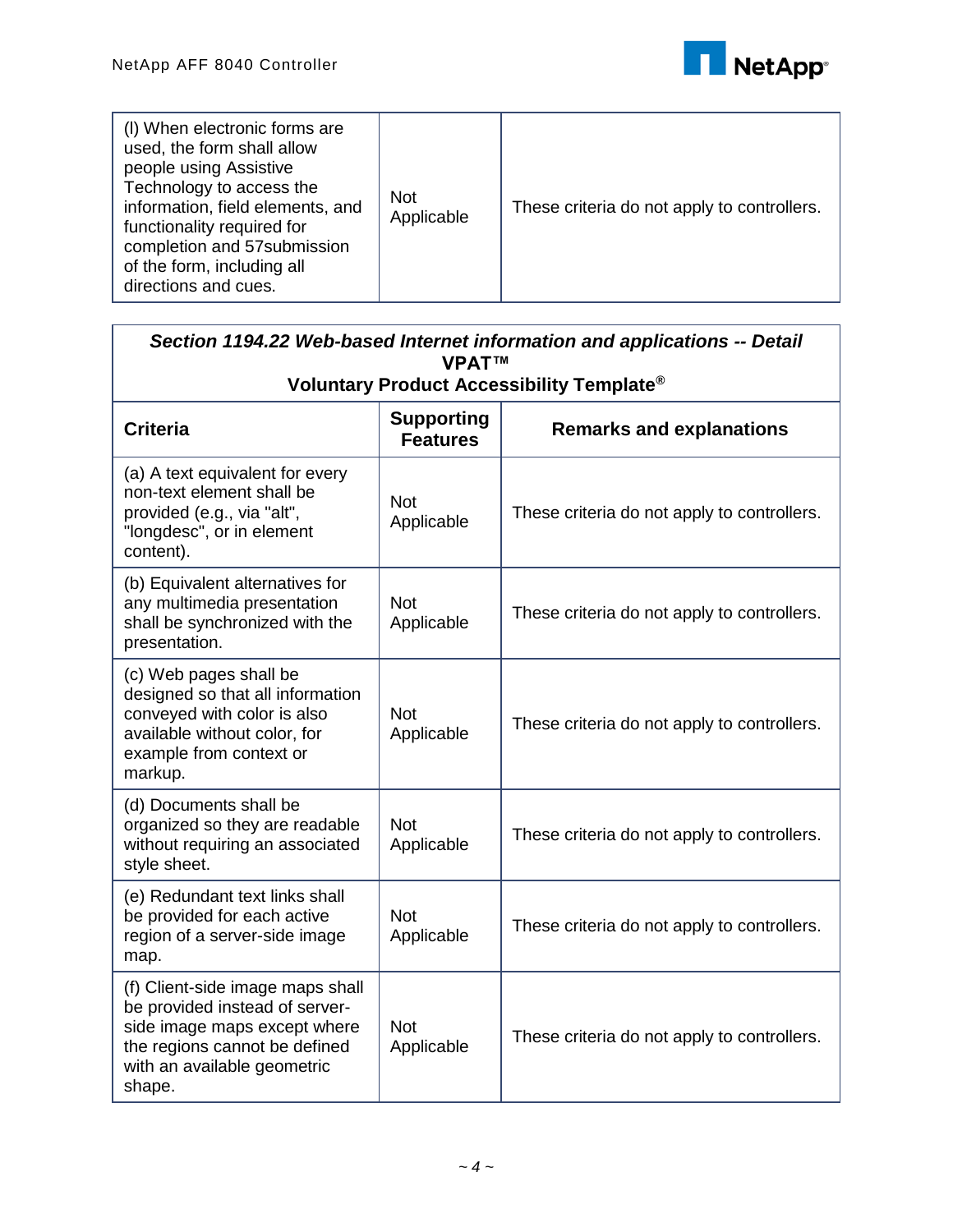

| (g) Row and column headers<br>shall be identified for data<br>tables.                                                                                                                                                                                                                                                          | <b>Not</b><br>Applicable | These criteria do not apply to controllers. |
|--------------------------------------------------------------------------------------------------------------------------------------------------------------------------------------------------------------------------------------------------------------------------------------------------------------------------------|--------------------------|---------------------------------------------|
| (h) Markup shall be used to<br>associate data cells and header<br>cells for data tables that have<br>two or more logical levels of row<br>or column headers.                                                                                                                                                                   | <b>Not</b><br>Applicable | These criteria do not apply to controllers. |
| (i) Frames shall be titled with<br>text that facilitates frame<br>identification and navigation                                                                                                                                                                                                                                | <b>Not</b><br>Applicable | These criteria do not apply to controllers. |
| (j) Pages shall be designed to<br>avoid causing the screen to<br>flicker with a frequency greater<br>than 2 Hz and lower than 55<br>Hz.                                                                                                                                                                                        | <b>Not</b><br>Applicable | These criteria do not apply to controllers. |
| (k) A text-only page, with<br>equivalent information or<br>functionality, shall be provided<br>to make a web site comply with<br>the provisions of this part, when<br>compliance cannot be<br>accomplished in any other way.<br>The content of the text-only<br>page shall be updated<br>whenever the primary page<br>changes. | <b>Not</b><br>Applicable | These criteria do not apply to controllers. |
| (I) When pages utilize scripting<br>languages to display content, or<br>to create interface elements,<br>the information provided by the<br>script shall be identified with<br>functional text that can be read<br>by Assistive Technology.                                                                                    | <b>Not</b><br>Applicable | These criteria do not apply to controllers. |
| (m) When a web page requires<br>that an applet, plug-in or other<br>application be present on the<br>client system to interpret page<br>content, the page must provide<br>a link to a plug-in or applet that<br>complies with §1194.21(a)<br>through (I).                                                                      | <b>Not</b><br>Applicable | These criteria do not apply to controllers. |
| (n) When electronic forms are<br>designed to be completed on-<br>line, the form shall allow people<br>using Assistive Technology to                                                                                                                                                                                            | <b>Not</b><br>Applicable | These criteria do not apply to controllers. |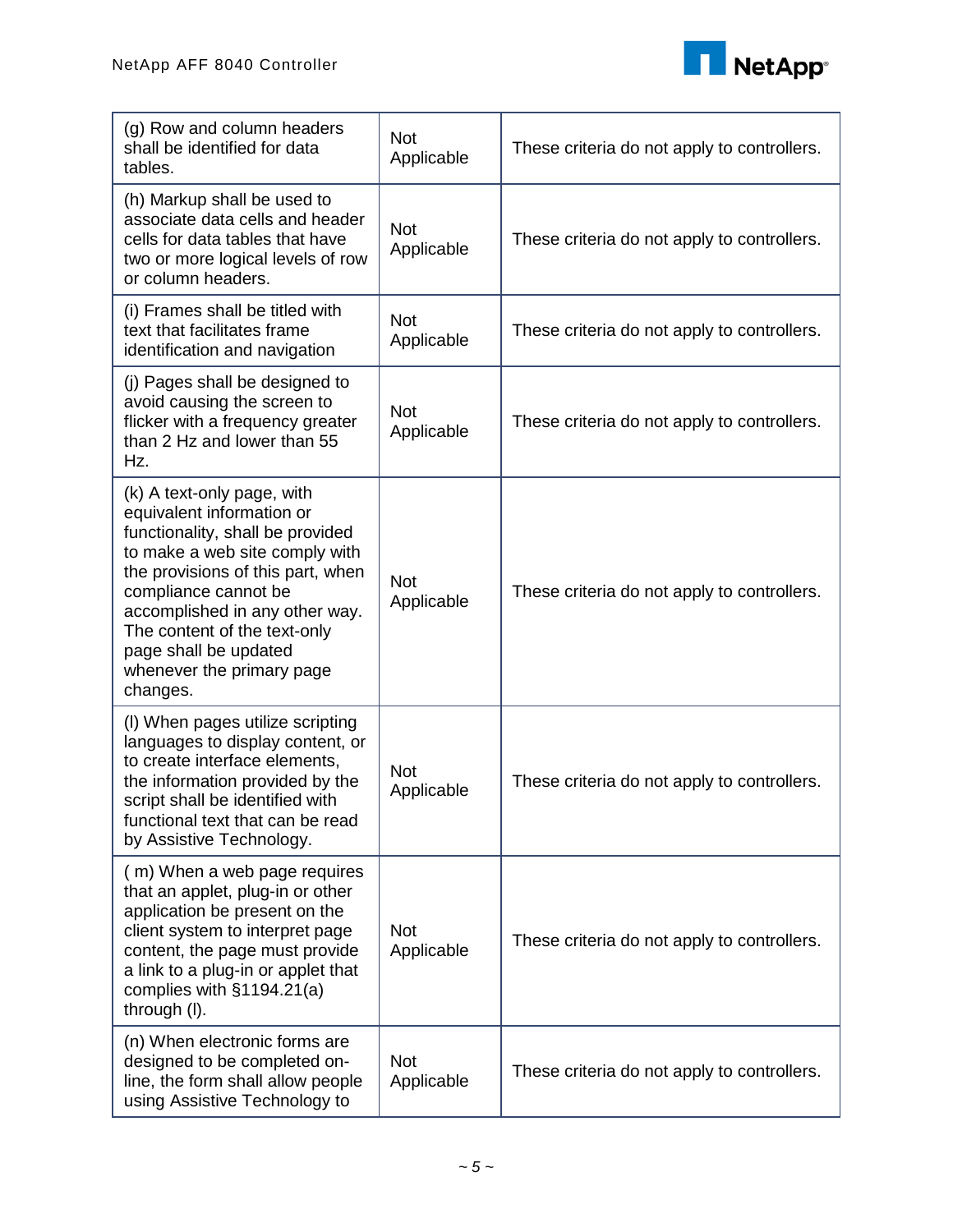

| access the information, field<br>elements, and functionality<br>required for completion and<br>submission of the form,<br>including all directions and<br>cues. |                          |                                             |
|-----------------------------------------------------------------------------------------------------------------------------------------------------------------|--------------------------|---------------------------------------------|
| (o) A method shall be provided<br>that permits users to skip<br>repetitive navigation links.                                                                    | <b>Not</b><br>Applicable | These criteria do not apply to controllers. |
| (p) When a timed response is<br>required, the user shall be<br>alerted and given sufficient time<br>to indicate more time is<br>required.                       | <b>Not</b><br>Applicable | These criteria do not apply to controllers. |

*Note to 1194.22:* The Board interprets paragraphs (a) through (k) of this section as consistent with the following priority 1 Checkpoints of the Web Content Accessibility Guidelines 1.0 (WCAG 1.0) (May 5 1999) published by the Web Accessibility Initiative of the World Wide Web Consortium: Paragraph (a) - 1.1, (b) - 1.4, (c) - 2.1, (d) - 6.1, (e) - 1.2, (f)  $-9.1$ , (g)  $-5.1$ , (h)  $-5.2$ , (i)  $-12.1$ , (j)  $-7.1$ , (k)  $-11.4$ .

| Section 1194.23 Telecommunications Products - Detail<br>VPAT™<br>Voluntary Product Accessibility Template <sup>®</sup>                                                                                                                                                                                                                                                |                                      |                                               |  |
|-----------------------------------------------------------------------------------------------------------------------------------------------------------------------------------------------------------------------------------------------------------------------------------------------------------------------------------------------------------------------|--------------------------------------|-----------------------------------------------|--|
| <b>Criteria</b>                                                                                                                                                                                                                                                                                                                                                       | <b>Supporting</b><br><b>Features</b> | <b>Remarks and explanations</b>               |  |
| (a) Telecommunications<br>products or systems which<br>provide a function allowing<br>voice communication and which<br>do not themselves provide a<br>TTY functionality shall provide a<br>standard non-acoustic<br>connection point for TTYs.<br>Microphones shall be capable<br>of being turned on and off to<br>allow the user to intermix<br>speech with TTY use. | <b>Not</b><br>Applicable             | Not a Telecommunications Product or<br>System |  |
| (b) Telecommunications<br>products which include voice<br>communication functionality<br>shall support all commonly used<br>cross-manufacturer non-<br>proprietary standard TTY signal<br>protocols.                                                                                                                                                                  | <b>Not</b><br>Applicable             | Not a Telecommunications Product or<br>System |  |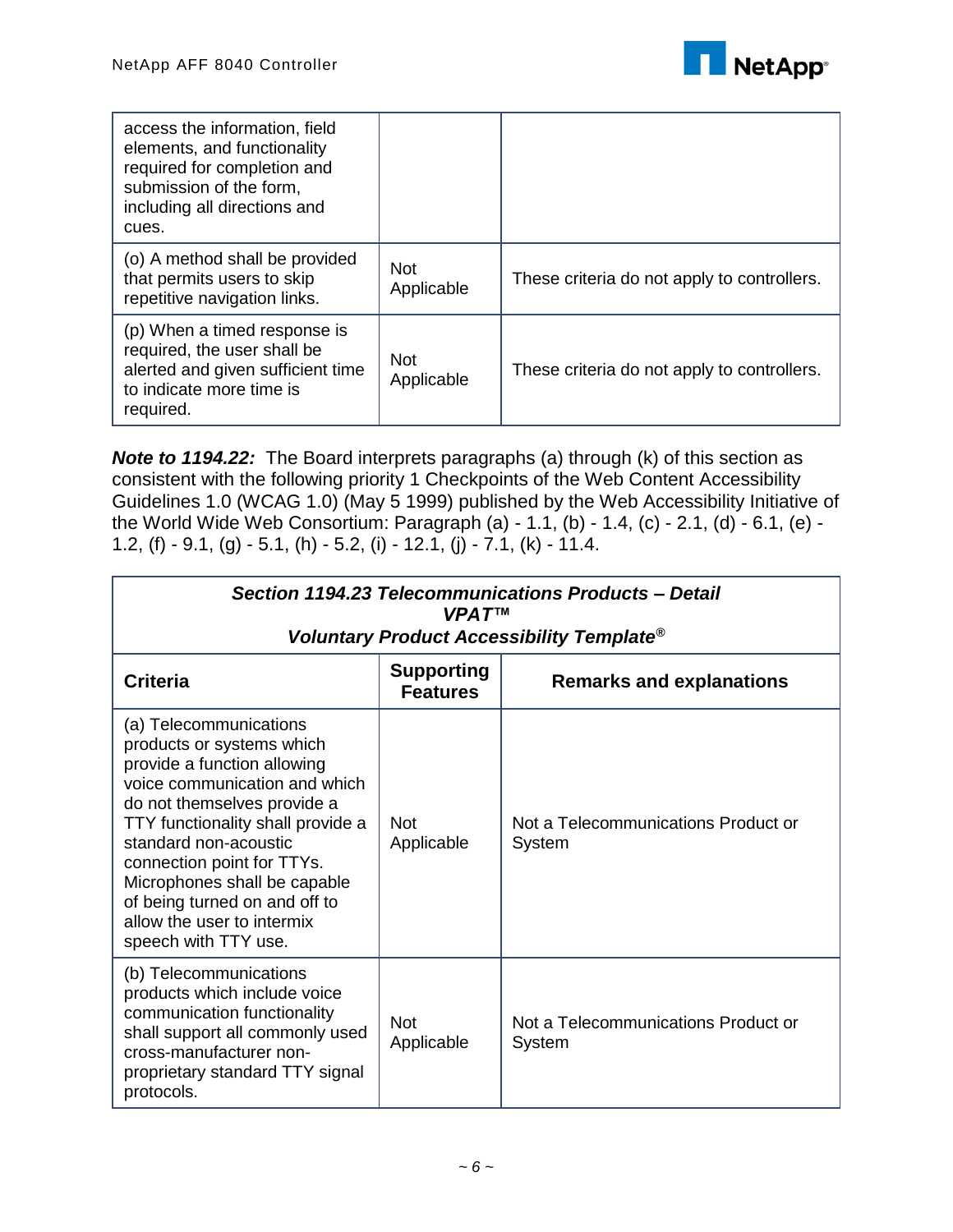

| (c) Voice mail, auto-attendant,<br>and interactive voice response<br>telecommunications systems<br>shall be usable by TTY users<br>with their TTYs.                                                                                                                                                                                              | <b>Not</b><br>Applicable | Not a Telecommunications Product or<br>System  |
|--------------------------------------------------------------------------------------------------------------------------------------------------------------------------------------------------------------------------------------------------------------------------------------------------------------------------------------------------|--------------------------|------------------------------------------------|
| (d) Voice mail, messaging,<br>auto-attendant, and interactive<br>voice response<br>telecommunications systems<br>that require a response from a<br>user within a time interval, shall<br>give an alert when the time<br>interval is about to run out, and<br>shall provide sufficient time for<br>the user to indicate more time is<br>required. | <b>Not</b><br>Applicable | Not a Telecommunications Product or<br>System  |
| (e) Where provided, caller<br>identification and similar<br>telecommunications functions<br>shall also be available for users<br>of TTYs, and for users who<br>cannot see displays.                                                                                                                                                              | <b>Not</b><br>Applicable | Not a Telecommunications Product or<br>System  |
| (f) For transmitted voice signals,<br>telecommunications products<br>shall provide a gain adjustable<br>up to a minimum of 20 dB. For<br>incremental volume control, at<br>least one intermediate step of<br>12 dB of gain shall be provided.                                                                                                    | <b>Not</b><br>Applicable | Not a Telecommunications Product or<br>System  |
| (g) If the telecommunications<br>product allows a user to adjust<br>the receive volume, a function<br>shall be provided to<br>automatically reset the volume<br>to the default level after every<br>use.                                                                                                                                         | <b>Not</b><br>Applicable | Not a Telecommunications Product or<br>System  |
| (h) Where a<br>telecommunications product<br>delivers output by an audio<br>transducer which is normally<br>held up to the ear, a means for<br>effective magnetic wireless<br>coupling to hearing<br>technologies shall be provided.                                                                                                             | <b>Not</b><br>Applicable | Not a Telecommunications Product or<br>System. |
| (i) Interference to hearing<br>technologies (including hearing                                                                                                                                                                                                                                                                                   | <b>Not</b><br>Applicable | Not a Telecommunications Product or<br>System  |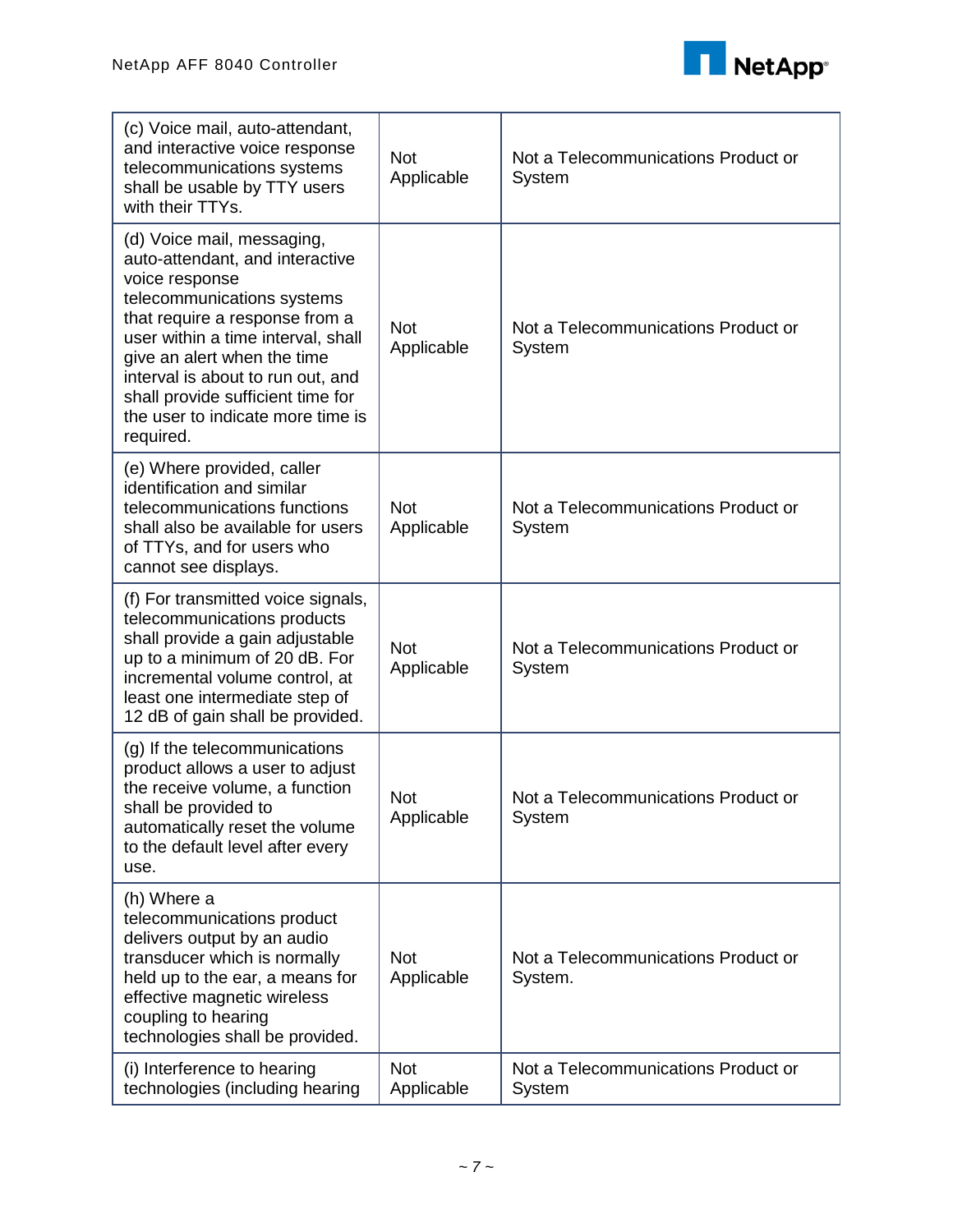

| aids, cochlear implants, and<br>assistive listening devices) shall<br>be reduced to the lowest<br>possible level that allows a user<br>of hearing technologies to<br>utilize the telecommunications<br>product.                                                                                                                                                                                                                                                                                                      |                          |                                                                                                                                                                                                                                                                                                                    |
|----------------------------------------------------------------------------------------------------------------------------------------------------------------------------------------------------------------------------------------------------------------------------------------------------------------------------------------------------------------------------------------------------------------------------------------------------------------------------------------------------------------------|--------------------------|--------------------------------------------------------------------------------------------------------------------------------------------------------------------------------------------------------------------------------------------------------------------------------------------------------------------|
| (j) Products that transmit or<br>conduct information or<br>communication, shall pass<br>through cross-manufacturer,<br>non-proprietary, industry-<br>standard codes, translation<br>protocols, formats or other<br>information necessary to<br>provide the information or<br>communication in a usable<br>format. Technologies which use<br>encoding, signal compression,<br>format transformation, or similar<br>techniques shall not remove<br>information needed for access<br>or shall restore it upon delivery. | <b>Not</b><br>Applicable | Not a Telecommunications Product or<br>System                                                                                                                                                                                                                                                                      |
| (k)(1) Products which have<br>mechanically operated controls<br>or keys shall comply with the<br>following: Controls and Keys<br>shall be tactilely discernible<br>without activating the controls<br>or keys.                                                                                                                                                                                                                                                                                                       | Supports                 | Product has mechanically operated<br>controls or keys that comply with the<br>following: Controls and Keys shall be<br>tactilely discernible without activating the<br>controls or keys.                                                                                                                           |
| (k)(2) Products which have<br>mechanically operated controls<br>or keys shall comply with the<br>following: Controls and Keys<br>shall be operable with one hand<br>and shall not require tight<br>grasping, pinching, twisting of<br>the wrist. The force required to<br>activate controls and keys shall<br>be 5 lbs. (22.2N) maximum.                                                                                                                                                                             | <b>Supports</b>          | Product has mechanically operated<br>controls or keys that comply with the<br>following: Controls and Keys shall be<br>operable with one hand and shall not<br>require tight grasping, pinching, twisting<br>of the wrist. The force required to activate<br>controls and keys shall be 5 lbs. (22.2N)<br>maximum. |
| (k)(3) Products which have<br>mechanically operated controls<br>or keys shall comply with the<br>following: If key repeat is<br>supported, the delay before<br>repeat shall be adjustable to at<br>least 2 seconds. Key repeat                                                                                                                                                                                                                                                                                       | <b>Not</b><br>Applicable | Product does not support key repeat<br>functionality.                                                                                                                                                                                                                                                              |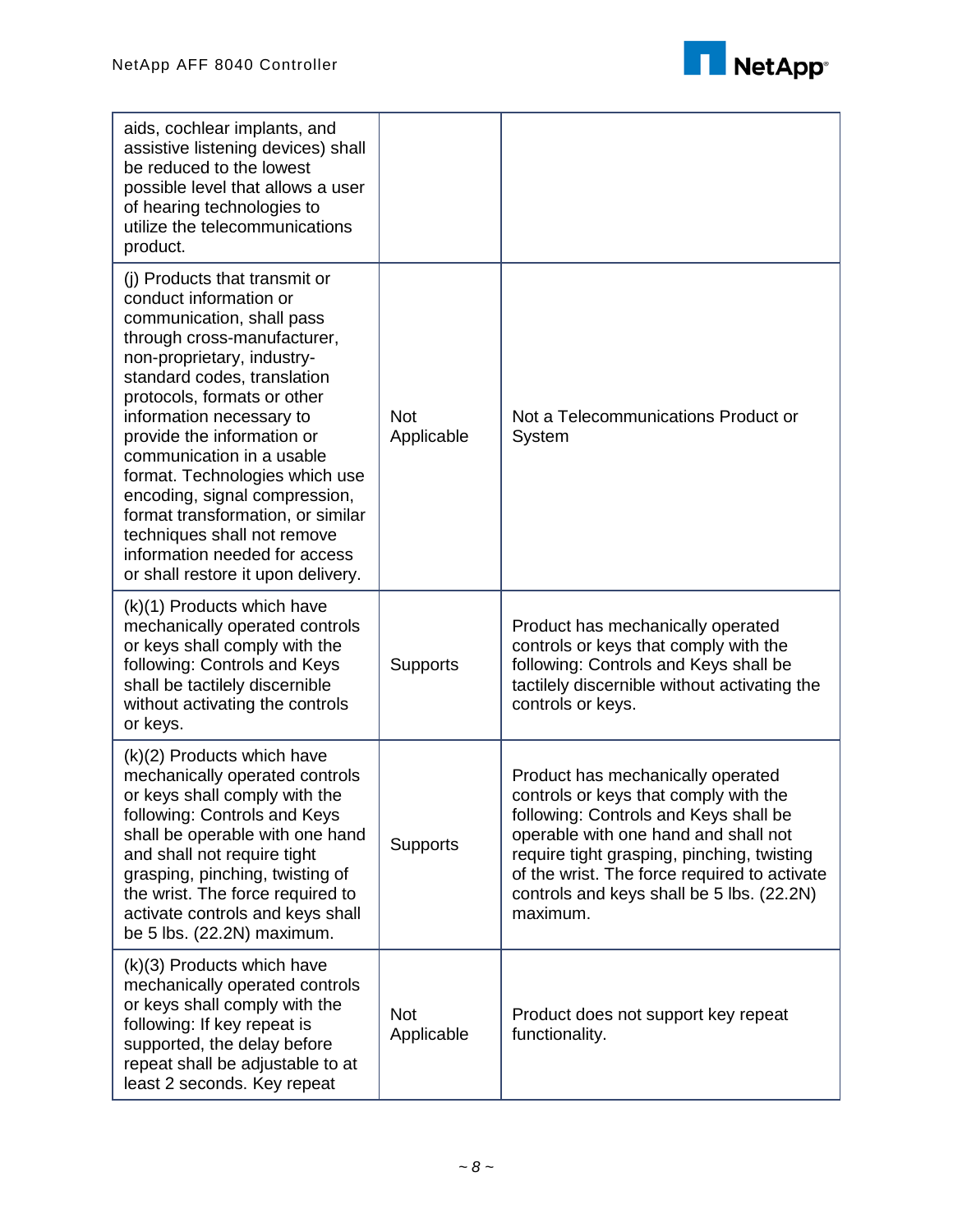

| rate shall be adjustable to 2<br>seconds per character.                                                                                                                                                                                                      |                 |                                                                                                                                                                                                                                       |
|--------------------------------------------------------------------------------------------------------------------------------------------------------------------------------------------------------------------------------------------------------------|-----------------|---------------------------------------------------------------------------------------------------------------------------------------------------------------------------------------------------------------------------------------|
| $(k)(4)$ Products which have<br>mechanically operated controls<br>or keys shall comply with the<br>following: The status of all<br>locking or toggle controls or<br>keys shall be visually<br>discernible, and discernible<br>either through touch or sound. | <b>Supports</b> | Product has mechanically operated<br>controls or keys and complies with the<br>following: The status of all locking or<br>toggle controls or keys shall be visually<br>discernible, and discernible either<br>through touch or sound. |

| Section 1194.24 Video and Multi-media Products - Detail<br><b>VPAT™</b>                                                                                                                                                                                                                                                                                                                                                                                                                                                                                                                                                                                                                                                                                                                                                                                                                                                                                                       |                                      |                                                       |  |
|-------------------------------------------------------------------------------------------------------------------------------------------------------------------------------------------------------------------------------------------------------------------------------------------------------------------------------------------------------------------------------------------------------------------------------------------------------------------------------------------------------------------------------------------------------------------------------------------------------------------------------------------------------------------------------------------------------------------------------------------------------------------------------------------------------------------------------------------------------------------------------------------------------------------------------------------------------------------------------|--------------------------------------|-------------------------------------------------------|--|
|                                                                                                                                                                                                                                                                                                                                                                                                                                                                                                                                                                                                                                                                                                                                                                                                                                                                                                                                                                               |                                      | Voluntary Product Accessibility Template <sup>®</sup> |  |
| <b>Criteria</b>                                                                                                                                                                                                                                                                                                                                                                                                                                                                                                                                                                                                                                                                                                                                                                                                                                                                                                                                                               | <b>Supporting</b><br><b>Features</b> | <b>Remarks and explanations</b>                       |  |
| (a) All analog television displays<br>13 inches and larger, and<br>computer equipment that<br>includes analog television<br>receiver or display circuitry,<br>shall be equipped with caption<br>decoder circuitry which<br>appropriately receives,<br>decodes, and displays closed<br>captions from broadcast, cable,<br>videotape, and DVD signals. As<br>soon as practicable, but not<br>later than July 1, 2002,<br>widescreen digital television<br>(DTV) displays measuring at<br>least 7.8 inches vertically, DTV<br>sets with conventional displays<br>measuring at least 13 inches<br>vertically, and stand-alone DTV<br>tuners, whether or not they are<br>marketed with display screens,<br>and computer equipment that<br>includes DTV receiver or<br>display circuitry, shall be<br>equipped with caption decoder<br>circuitry which appropriately<br>receives, decodes, and displays<br>closed captions from broadcast,<br>cable, videotape, and DVD<br>signals. | <b>Not</b><br>Applicable             | These criteria do not apply to controllers.           |  |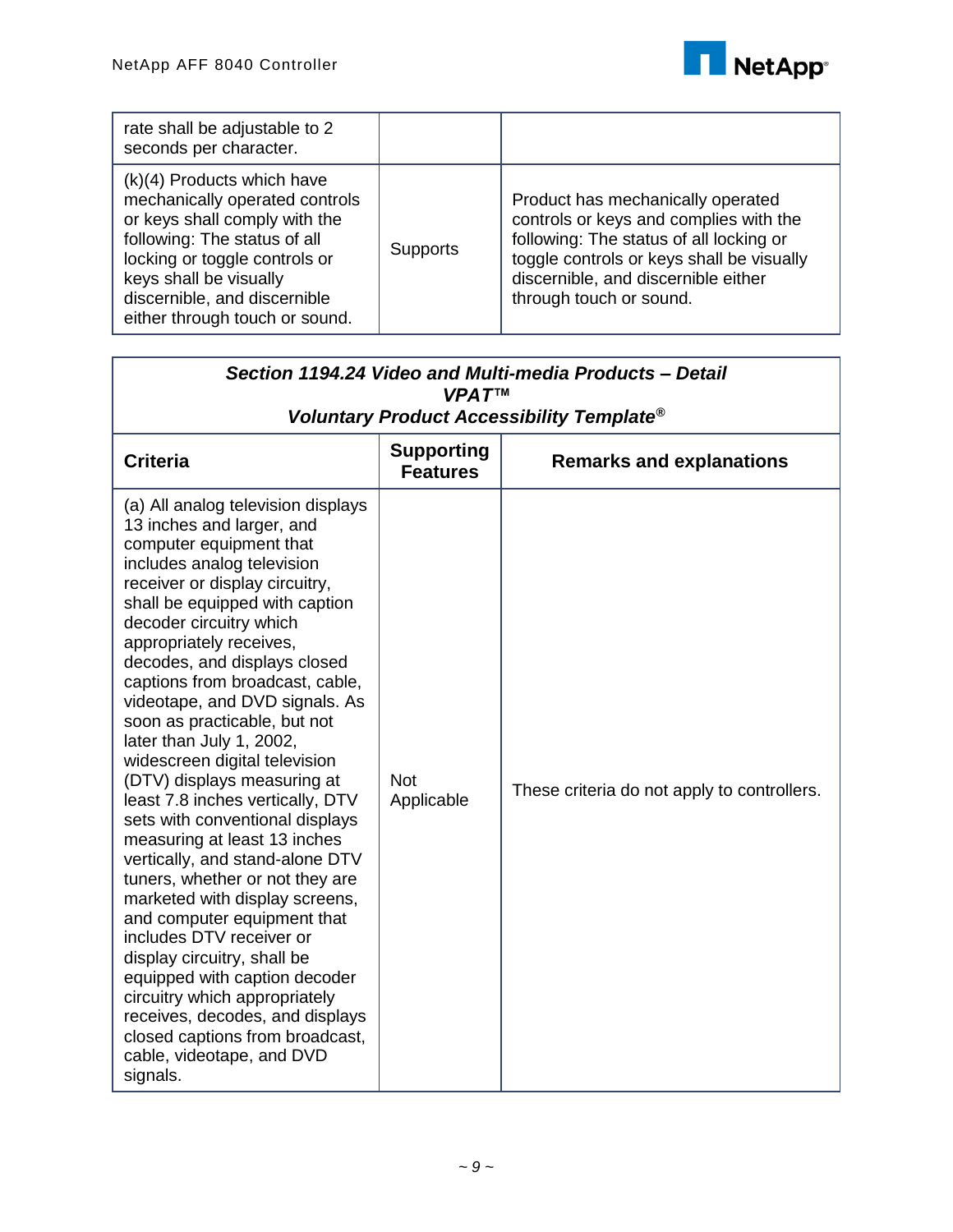

| (b) Television tuners, including<br>tuner cards for use in<br>computers, shall be equipped<br>with secondary audio program<br>playback circuitry.                                                                                                                                          | <b>Not</b><br>Applicable | These criteria do not apply to controllers. |
|--------------------------------------------------------------------------------------------------------------------------------------------------------------------------------------------------------------------------------------------------------------------------------------------|--------------------------|---------------------------------------------|
| (c) All training and informational<br>video and multimedia<br>productions which support the<br>agency's mission, regardless of<br>format, that contain speech or<br>other audio information<br>necessary for the<br>comprehension of the content,<br>shall be open or closed<br>captioned. | Not<br>Applicable        | These criteria do not apply to controllers. |
| (d) All training and informational<br>video and multimedia<br>productions which support the<br>agency's mission, regardless of<br>format, that contain visual<br>information necessary for the<br>comprehension of the content,<br>shall be audio described.                               | Not<br>Applicable        | These criteria do not apply to controllers. |
| (e) Display or presentation of<br>alternate text presentation or<br>audio descriptions shall be<br>user-selectable unless<br>permanent.                                                                                                                                                    | <b>Not</b><br>Applicable | These criteria do not apply to controllers. |

| Section 1194.25 Self-Contained, Closed Products - Detail<br>VPAT™<br>Voluntary Product Accessibility Template <sup>®</sup>                                                                                                                      |                                      |                                                                                       |
|-------------------------------------------------------------------------------------------------------------------------------------------------------------------------------------------------------------------------------------------------|--------------------------------------|---------------------------------------------------------------------------------------|
| <b>Criteria</b>                                                                                                                                                                                                                                 | <b>Supporting</b><br><b>Features</b> | <b>Remarks and explanations</b>                                                       |
| (a) Self contained products<br>shall be usable by people with<br>disabilities without requiring an<br>end-user to attach Assistive<br>Technology to the product.<br>Personal headsets for private<br>listening are not Assistive<br>Technology. | Supports                             | The product can be used by persons with<br>disabilities without assistive technology. |
| (b) When a timed response is<br>required, the user shall be<br>alerted and given sufficient time                                                                                                                                                | <b>Not</b><br>Applicable             | A timed response is not required.                                                     |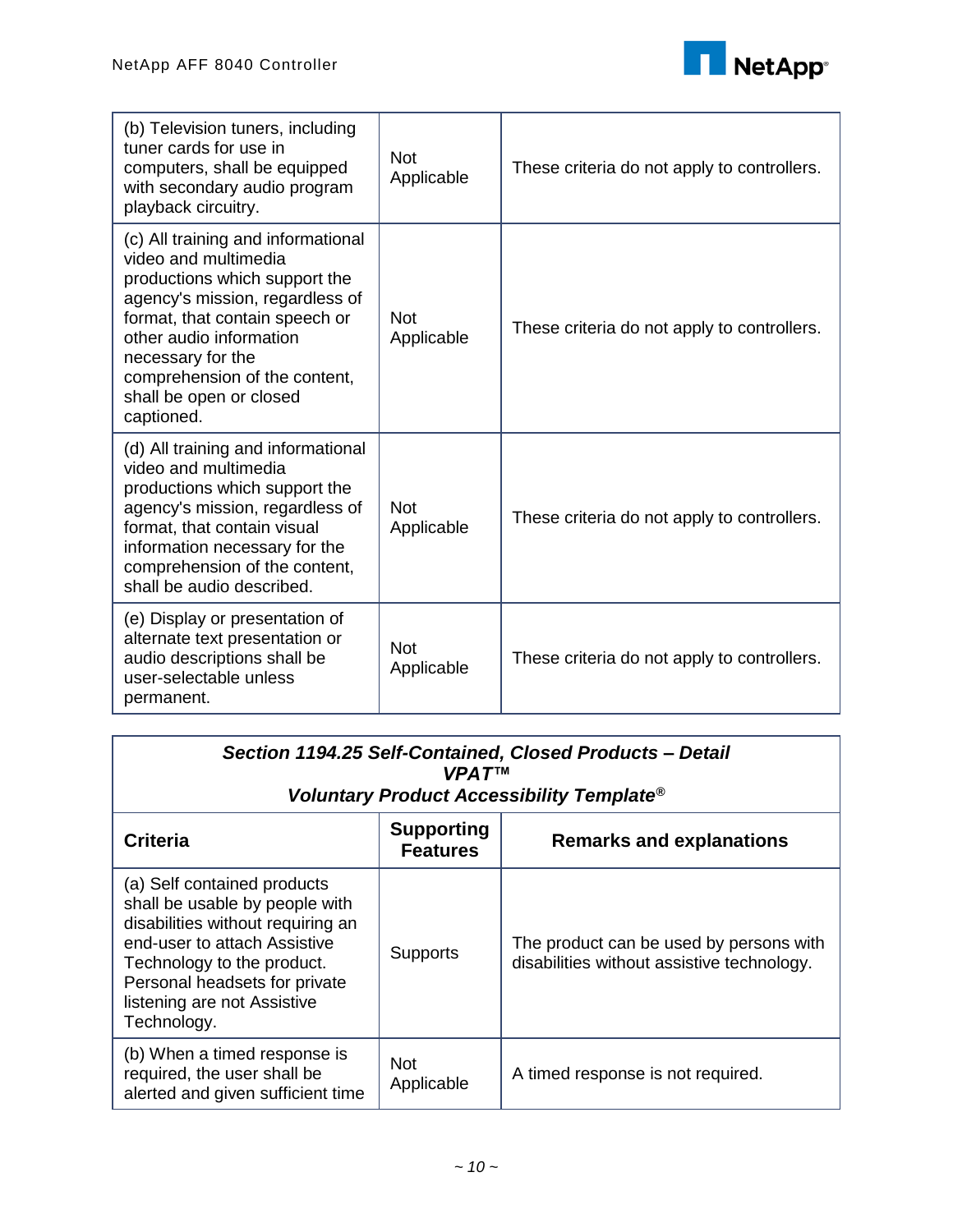

| to indicate more time is<br>required.                                                                                                                                                                                                                                                                                                                                                                                                                           |                          |                                                                                        |
|-----------------------------------------------------------------------------------------------------------------------------------------------------------------------------------------------------------------------------------------------------------------------------------------------------------------------------------------------------------------------------------------------------------------------------------------------------------------|--------------------------|----------------------------------------------------------------------------------------|
| (c) Where a product utilizes<br>touchscreens or contact-<br>sensitive controls, an input<br>method shall be provided that<br>complies with §1194.23 (k) (1)<br>through $(4)$ .                                                                                                                                                                                                                                                                                  | Supports                 | The product does not have a<br>touchscreen. Its controls comply with<br>1194.23(k1-4). |
| (d) When biometric forms of<br>user identification or control are<br>used, an alternative form of<br>identification or activation,<br>which does not require the user<br>to possess particular biological<br>characteristics, shall also be<br>provided.                                                                                                                                                                                                        | <b>Not</b><br>Applicable | Biometric forms of identification are not<br>used.                                     |
| (e) When products provide<br>auditory output, the audio signal<br>shall be provided at a standard<br>signal level through an industry<br>standard connector that will<br>allow for private listening. The<br>product must provide the ability<br>to interrupt, pause, and restart<br>the audio at anytime.                                                                                                                                                      | <b>Not</b><br>Applicable | Audio is not provided.                                                                 |
| (f) When products deliver voice<br>output in a public area,<br>incremental volume control<br>shall be provided with output<br>amplification up to a level of at<br>least 65 dB. Where the ambient<br>noise level of the environment<br>is above 45 dB, a volume gain<br>of at least 20 dB above the<br>ambient level shall be user<br>selectable. A function shall be<br>provided to automatically reset<br>the volume to the default level<br>after every use. | <b>Not</b><br>Applicable | The product does not have voice output.                                                |
| (g) Color coding shall not be<br>used as the only means of<br>conveying information,<br>indicating an action, prompting<br>a response, or distinguishing a<br>visual element.                                                                                                                                                                                                                                                                                   | <b>Supports</b>          | Color coding is not the sole means of<br>conveying information.                        |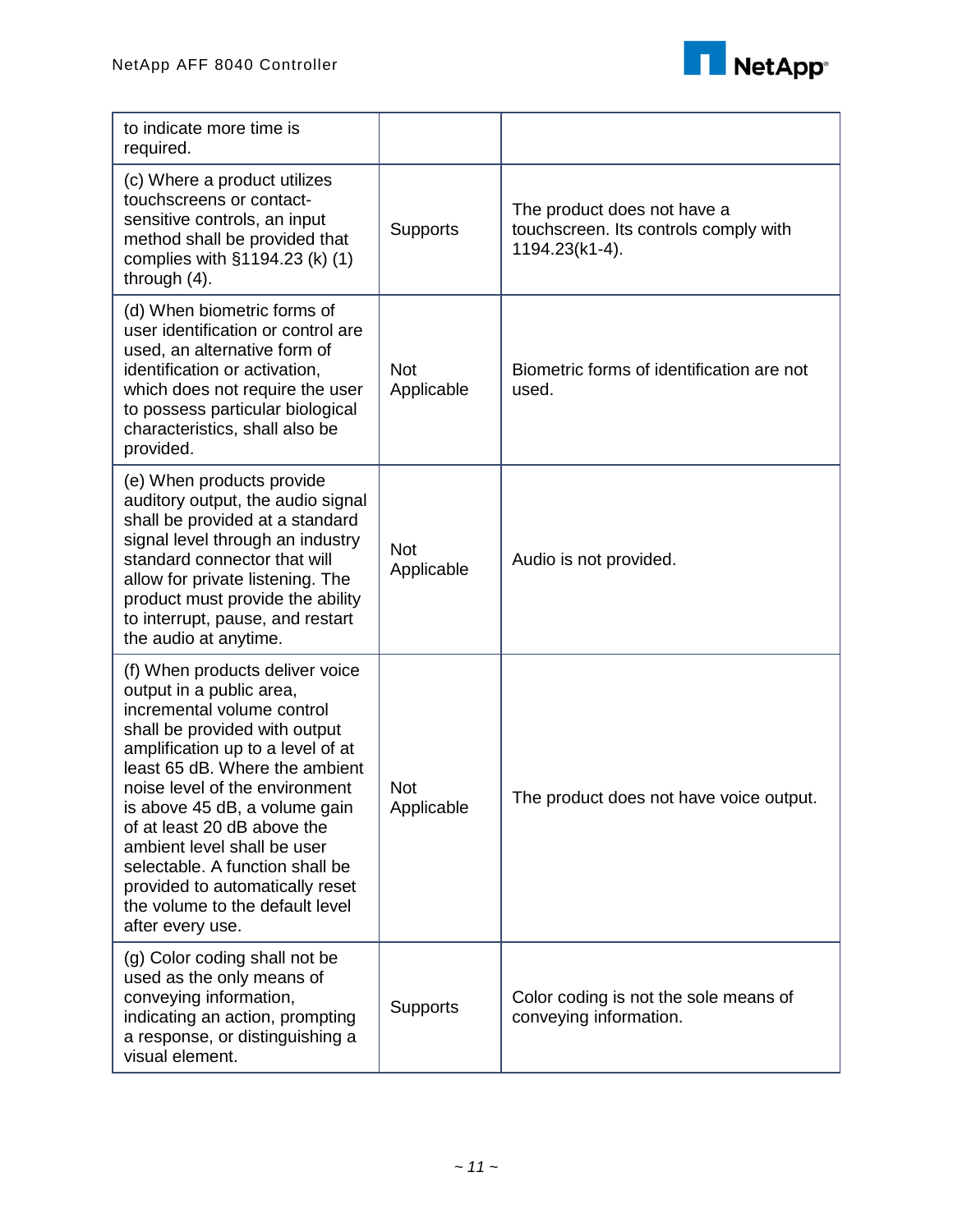

| (h) When a product permits a<br>user to adjust color and contrast<br>settings, a range of color<br>selections capable of producing<br>a variety of contrast levels shall<br>be provided.                                                                                                                                                                                                                                                                                                                                                                                          | <b>Not</b><br>Applicable | The changing of color and contrast<br>settings is not supported.                                                                                                                                                                                                                                                                                                                                                                                           |
|-----------------------------------------------------------------------------------------------------------------------------------------------------------------------------------------------------------------------------------------------------------------------------------------------------------------------------------------------------------------------------------------------------------------------------------------------------------------------------------------------------------------------------------------------------------------------------------|--------------------------|------------------------------------------------------------------------------------------------------------------------------------------------------------------------------------------------------------------------------------------------------------------------------------------------------------------------------------------------------------------------------------------------------------------------------------------------------------|
| (i) Products shall be designed<br>to avoid causing the screen to<br>flicker with a frequency greater<br>than 2 Hz and lower than 55<br>Hz.                                                                                                                                                                                                                                                                                                                                                                                                                                        | <b>Supports</b>          | Flashing or Blinking text - Blinking does<br>not occur in the prohibited range.                                                                                                                                                                                                                                                                                                                                                                            |
| (j) (1) Products which are<br>freestanding, non-portable, and<br>intended to be used in one<br>location and which have<br>operable controls shall comply<br>with the following: The position<br>of any operable control shall be<br>determined with respect to a<br>vertical plane, which is 48<br>inches in length, centered on<br>the operable control, and at the<br>maximum protrusion of the<br>product within the 48 inch<br>length on products which are<br>freestanding, non-portable, and<br>intended to be used in one<br>location and which have<br>operable controls. | <b>Supports</b>          | Products has operable controls that<br>comply with the following: The position of<br>any operable control shall be determined<br>with respect to a vertical plane, which is<br>48 inches in length, centered on the<br>operable control, and at the maximum<br>protrusion of the product within the 48<br>inch length on products which are<br>freestanding, non-portable, and intended<br>to be used in one location and which<br>have operable controls. |
| $(j)(2)$ Products which are<br>freestanding, non-portable, and<br>intended to be used in one<br>location and which have<br>operable controls shall comply<br>with the following: Where any<br>operable control is 10 inches or<br>less behind the reference plane,<br>the height shall be 54 inches<br>maximum and 15 inches<br>minimum above the floor.                                                                                                                                                                                                                          | <b>Supports</b>          | Product has operable controls that<br>comply with the following: Where any<br>operable control is 10 inches or less<br>behind the reference plane, the height<br>shall be 54 inches maximum and 15<br>inches minimum above the floor.                                                                                                                                                                                                                      |
| $(j)(3)$ Products which are<br>freestanding, non-portable, and<br>intended to be used in one<br>location and which have<br>operable controls shall comply<br>with the following: Where any<br>operable control is more than<br>10 inches and not more than 24                                                                                                                                                                                                                                                                                                                     | Supports                 | Product has operable controls that<br>comply with the following: Where any<br>operable control is more than 10 inches<br>and not more than 24 inches behind the<br>reference plane, the height shall be 46<br>inches maximum and 15 inches minimum<br>above the floor.                                                                                                                                                                                     |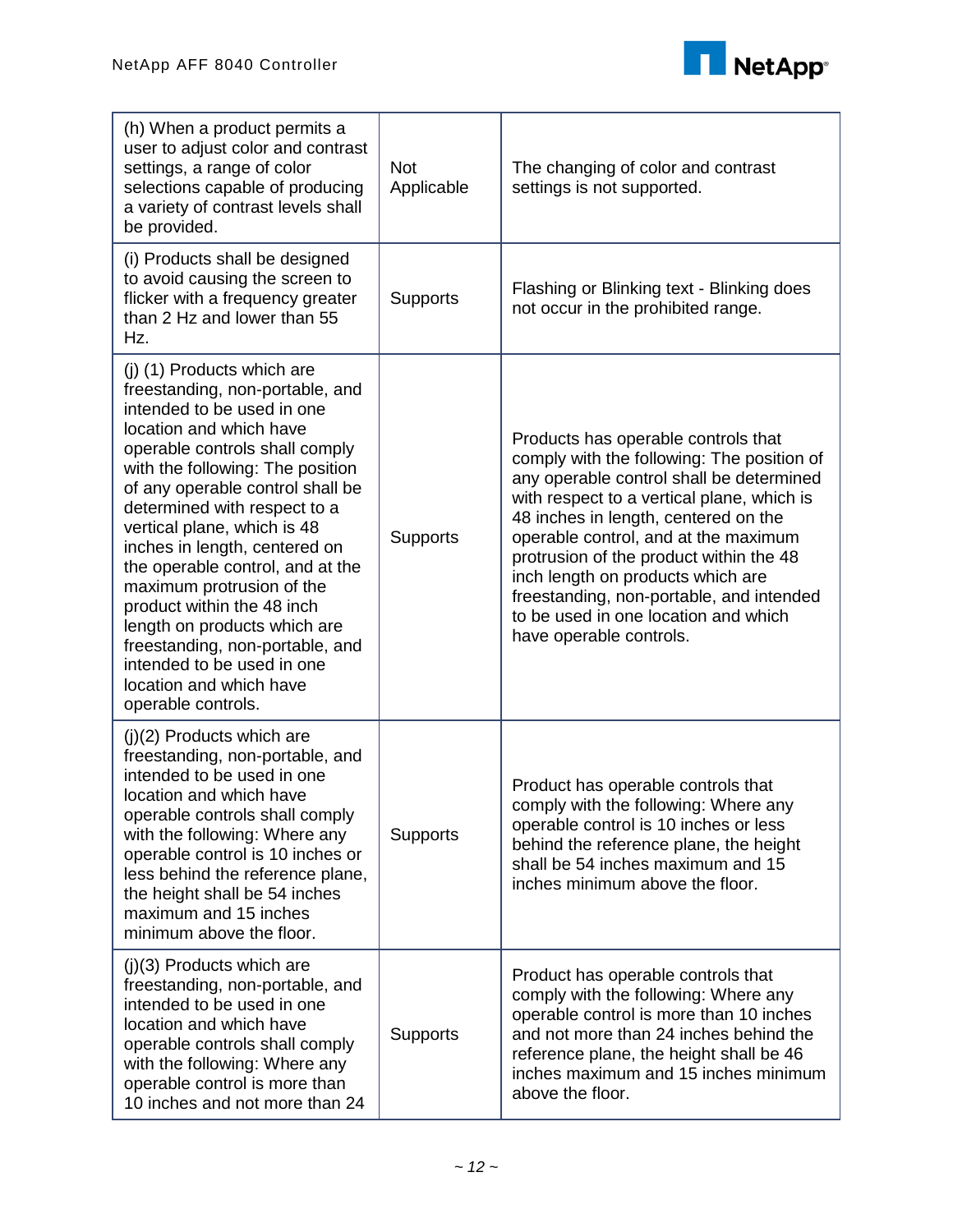

| inches behind the reference<br>plane, the height shall be 46<br>inches maximum and 15 inches<br>minimum above the floor.                                                                                                                                                 |          |                                                                                                                                                       |
|--------------------------------------------------------------------------------------------------------------------------------------------------------------------------------------------------------------------------------------------------------------------------|----------|-------------------------------------------------------------------------------------------------------------------------------------------------------|
| $(i)(4)$ Products which are<br>freestanding, non-portable, and<br>intended to be used in one<br>location and which have<br>operable controls shall comply<br>with the following: Operable<br>controls shall not be more than<br>24 inches behind the reference<br>plane. | Supports | Product has operable controls that<br>comply with the following: Operable<br>controls shall not be more than 24 inches<br>behind the reference plane. |

| Section 1194.26 Desktop and Portable Computers - Detail<br><b>VPAT™</b><br><b>Voluntary Product Accessibility Template<sup>®</sup></b>                            |                 |                                                                                                                                                                                                                                                                                                                                                                                                                                                                                                                                                                                                                                                                                                                                                                                                                                  |
|-------------------------------------------------------------------------------------------------------------------------------------------------------------------|-----------------|----------------------------------------------------------------------------------------------------------------------------------------------------------------------------------------------------------------------------------------------------------------------------------------------------------------------------------------------------------------------------------------------------------------------------------------------------------------------------------------------------------------------------------------------------------------------------------------------------------------------------------------------------------------------------------------------------------------------------------------------------------------------------------------------------------------------------------|
|                                                                                                                                                                   |                 |                                                                                                                                                                                                                                                                                                                                                                                                                                                                                                                                                                                                                                                                                                                                                                                                                                  |
| (a) All mechanically operated<br>controls and keys shall comply<br>with §1194.23 (k) (1) through<br>(4).                                                          | <b>Supports</b> | (1) Product has mechanically operated<br>controls or keys that comply with the<br>following: Controls and Keys shall be<br>tactilely discernible without activating<br>the controls or keys.<br>(2) Product has mechanically operated<br>controls or keys that comply with the<br>following: Controls and Keys shall be<br>operable with one hand and shall not<br>require tight grasping, pinching,<br>twisting of the wrist. The force<br>required to activate controls and keys<br>shall be 5 lbs. (22.2N) maximum.<br>(3) Product does not support key repeat<br>functionality.<br>(4) Product has mechanically operated<br>controls or keys and complies with<br>the following: The status of all locking<br>or toggle controls or keys shall be<br>visually discernible, and discernible<br>either through touch or sound. |
| (b) If a product utilizes<br>touchscreens or touch-operated<br>controls, an input method shall<br>be provided that complies with<br>§1194.23 (k) (1) through (4). | <b>Supports</b> | Product does not use touch-operated<br>controls.                                                                                                                                                                                                                                                                                                                                                                                                                                                                                                                                                                                                                                                                                                                                                                                 |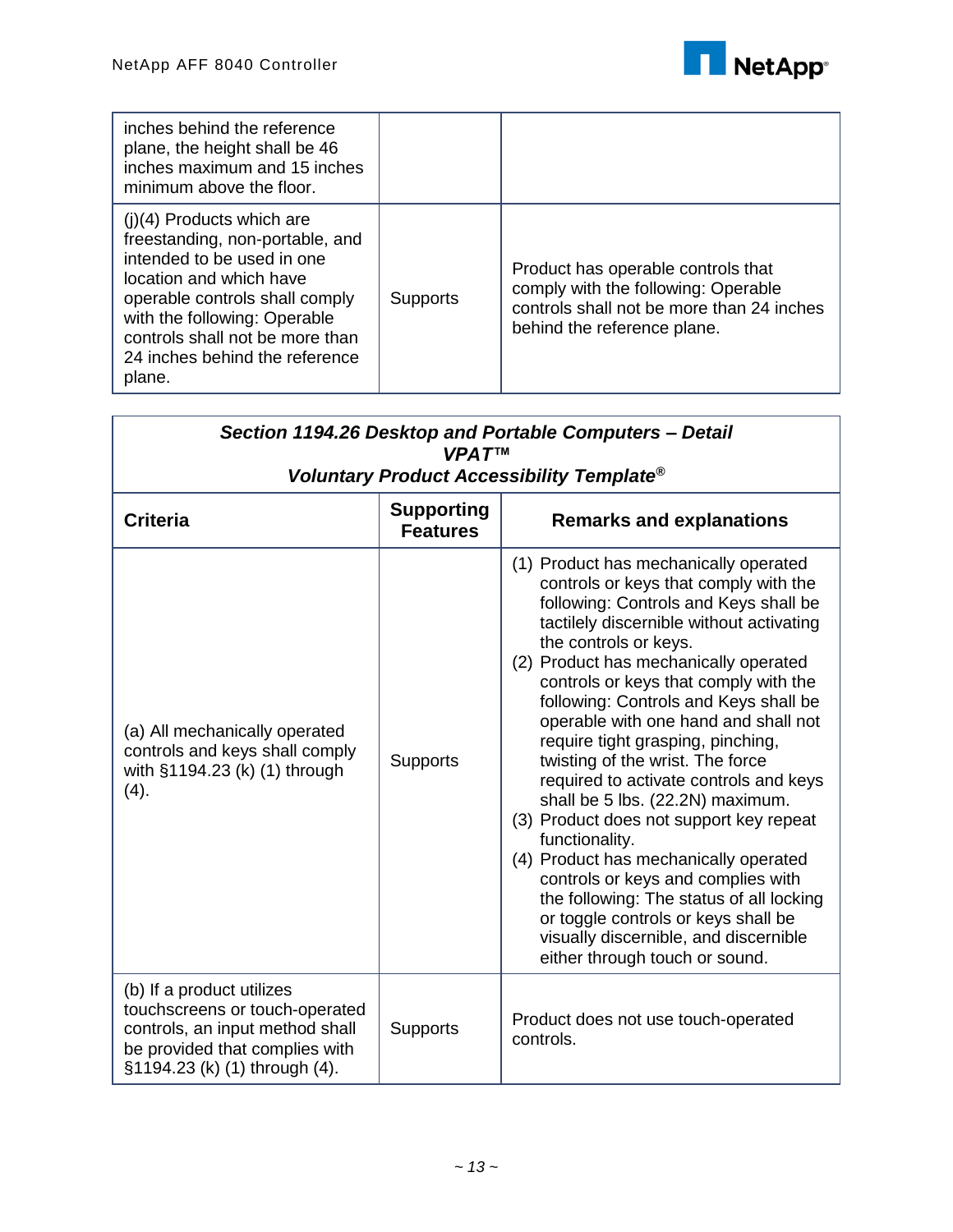

| (c) When biometric forms of<br>user identification or control are<br>used, an alternative form of<br>identification or activation,<br>which does not require the user<br>to possess particular biological<br>characteristics, shall also be<br>provided. | <b>Not</b><br>Applicable | Product does not use biometric forms of<br>user identification or control. |
|----------------------------------------------------------------------------------------------------------------------------------------------------------------------------------------------------------------------------------------------------------|--------------------------|----------------------------------------------------------------------------|
| (d) Where provided, at least<br>one of each type of expansion<br>slots, ports and connectors<br>shall comply with publicly<br>available industry standards                                                                                               | <b>Supports</b>          | NetApp uses publicly available industry<br>standard ports and connectors.  |

| Section 1194.31 Functional Performance Criteria - Detail<br><b>VPAT<sup>IM</sup></b>                                                                                                                                                                                                                                                      |                                      |                                                                                                                                                    |
|-------------------------------------------------------------------------------------------------------------------------------------------------------------------------------------------------------------------------------------------------------------------------------------------------------------------------------------------|--------------------------------------|----------------------------------------------------------------------------------------------------------------------------------------------------|
| Voluntary Product Accessibility Template <sup>®</sup>                                                                                                                                                                                                                                                                                     |                                      |                                                                                                                                                    |
| <b>Criteria</b>                                                                                                                                                                                                                                                                                                                           | <b>Supporting</b><br><b>Features</b> | <b>Remarks and explanations</b>                                                                                                                    |
| (a) At least one mode of<br>operation and information<br>retrieval that does not require<br>user vision shall be provided, or<br>support for Assistive<br>Technology used by people<br>who are blind or visually<br>impaired shall be provided.                                                                                           | <b>Supports</b>                      | The product may be operated without<br>vision. Status information is available<br>through the ONTAP software or the<br>Service Processor software. |
| (b) At least one mode of<br>operation and information<br>retrieval that does not require<br>visual acuity greater than 20/70<br>shall be provided in audio and<br>enlarged print output working<br>together or independently, or<br>support for Assistive<br>Technology used by people<br>who are visually impaired shall<br>be provided. | Supports                             | The product may be operated without<br>vision and does not require visual acuity<br>greater than 20/70.                                            |
| (c) At least one mode of<br>operation and information<br>retrieval that does not require<br>user hearing shall be provided,<br>or support for Assistive<br>Technology used by people<br>who are deaf or hard of hearing<br>shall be provided                                                                                              | <b>Supports</b>                      | Does not require user hearing to operate<br>or for information retrieval.                                                                          |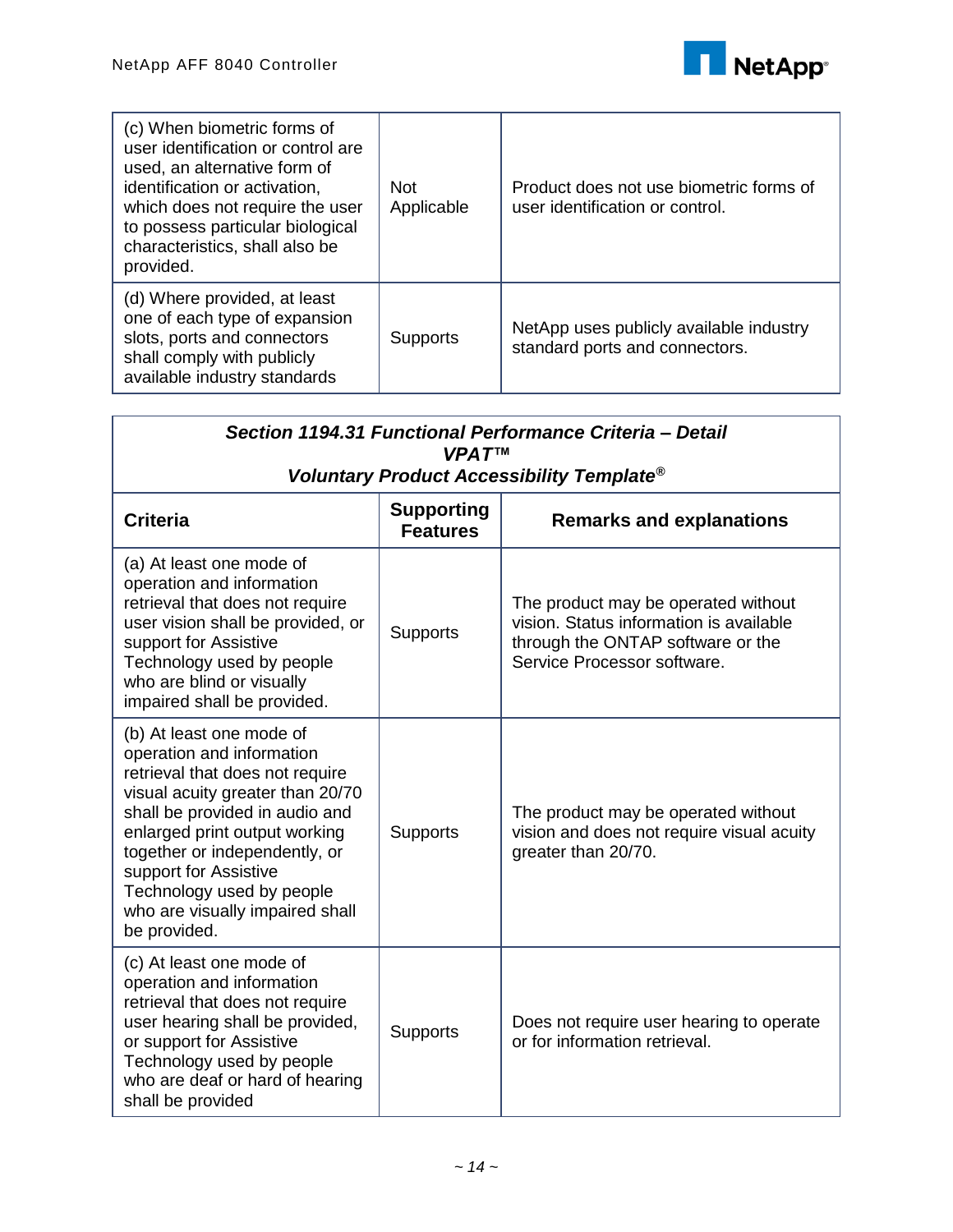Г



| (d) Where audio information is<br>important for the use of a<br>product, at least one mode of<br>operation and information<br>retrieval shall be provided in an<br>enhanced auditory fashion, or<br>support for assistive hearing<br>devices shall be provided. | Supports                       | Does not require user hearing to operate<br>or for information retrieval.                                                                                                                                                                     |
|-----------------------------------------------------------------------------------------------------------------------------------------------------------------------------------------------------------------------------------------------------------------|--------------------------------|-----------------------------------------------------------------------------------------------------------------------------------------------------------------------------------------------------------------------------------------------|
| (e) At least one mode of<br>operation and information<br>retrieval that does not require<br>user speech shall be provided,<br>or support for Assistive<br>Technology used by people<br>with disabilities shall be<br>provided.                                  | Supports                       | User speech is not required for<br>operations.                                                                                                                                                                                                |
| (f) At least one mode of<br>operation and information<br>retrieval that does not require<br>fine motor control or<br>simultaneous actions and that is<br>operable with limited reach and<br>strength shall be provided.                                         | Supports<br>with<br>Exceptions | Operation and information retrieval does<br>not require fine motor control and<br>simultaneous actions. The product may<br>require more than five pounds of force<br>and the use of two hands to remove and<br>replace some hardware modules. |

| Section 1194.41 Information, Documentation and Support – Detail<br>VPAT™<br>Voluntary Product Accessibility Template <sup>®</sup>                         |                                      |                                                                                                                                                                                                                                                       |
|-----------------------------------------------------------------------------------------------------------------------------------------------------------|--------------------------------------|-------------------------------------------------------------------------------------------------------------------------------------------------------------------------------------------------------------------------------------------------------|
| <b>Criteria</b>                                                                                                                                           | <b>Supporting</b><br><b>Features</b> | <b>Remarks and explanations</b>                                                                                                                                                                                                                       |
| (a) Product support<br>documentation provided to<br>end-users shall be made<br>available in alternate formats<br>upon request, at no<br>additional charge | <b>Supports</b>                      | Alternative forms of access to product<br>support documentation in alternative<br>formats are currently available by<br>contacting NetApp Customer and<br><b>Technical Support: Web</b><br>www.netapp.com at no additional<br>charge to the end user. |